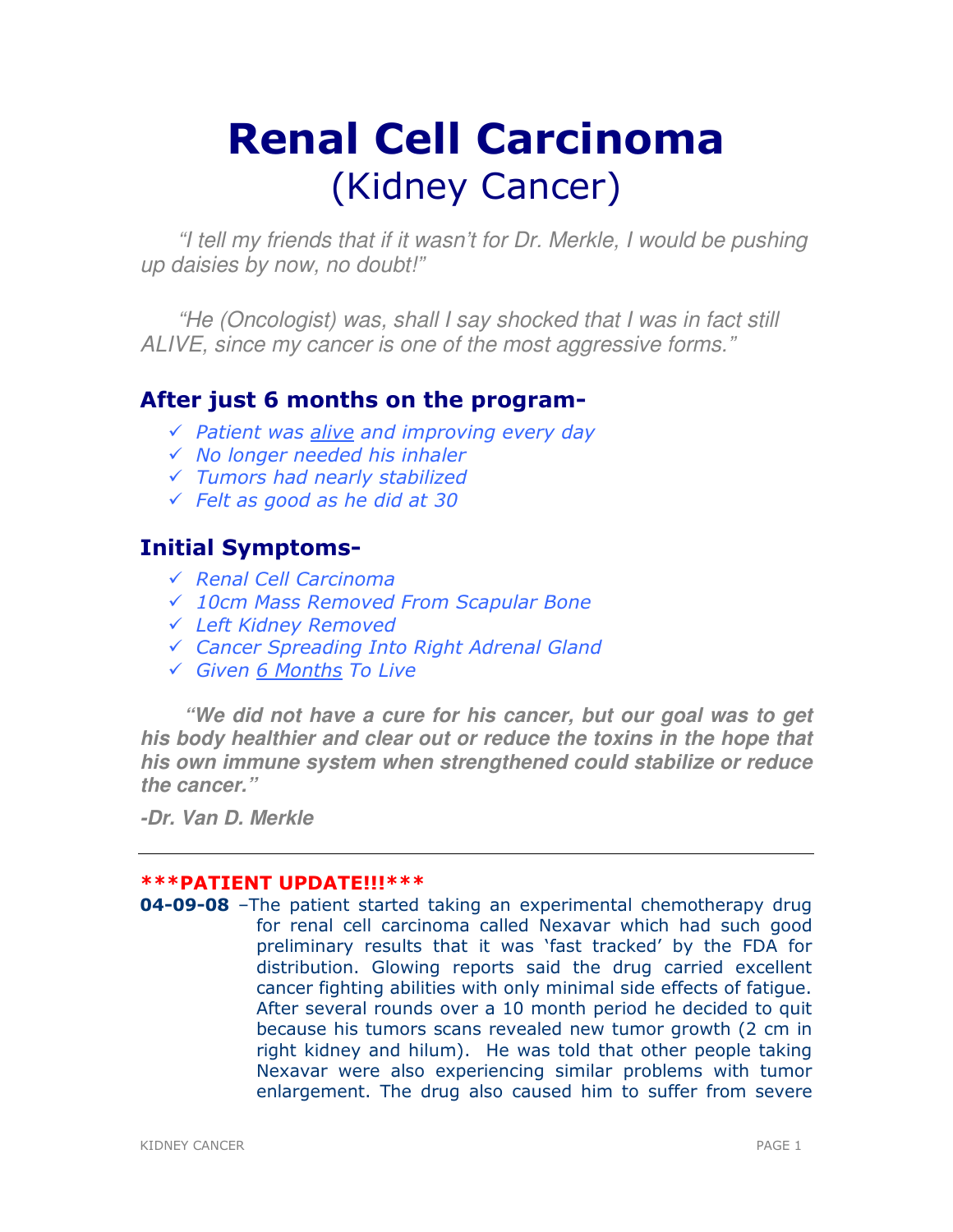fatigue (to the point that he couldn't even take a very short walk), a weak voice, extreme photosensitivity, severe skin rash, unbearable heat sensitivity to sunlight and deep ulcers of the skin. With all of these symptoms and the tumor growing, he decided to stop the Nexavar and to go back to what had worked from the beginning… our natural/nutritional program. His oncologist wanted him to increase the dose of Nexavar and to stay on it indefinitely without going off of like was originally planned so the patient dismissed his oncologist.

We immediately did some testing to determine his current health status. The blood test had some of the worst results I had seen however the main cancer activity markers (CRP, ESR and LDH) were not the problem. Yes the ESR and CRP were a bit high, but the main concern was the extremely elevated cholesterol levels. This was likely the body's protective reaction against the experimental drug and dyes used in the CAT scans. Because he took an experimental fast tracked drug, it may take quite a while for his body to readjust itself.

|                                    | Current<br>Result | Current<br>Rating | Prior<br>Result |       |        |                          |        |          |  |        |
|------------------------------------|-------------------|-------------------|-----------------|-------|--------|--------------------------|--------|----------|--|--------|
| <b>Test Description</b><br>Date:   | 03/21/2008        |                   | 03/28/2007      | Delta |        | Healthy                  |        | Clinical |  |        |
| Creatine Kinase                    | 31.00             | lo.               | 35.00           | ⊛     | 64.00  |                          | 133.00 | 24.00    |  | 173.00 |
| LDH                                | 136.00            | Opt               | 108.00          | ☺     | 120.00 |                          | 160.00 | 100.00   |  | 250.00 |
| SGOT (AST) (AST)                   | 22.00             | Opt               | 23.00           |       | 15.00  |                          | 26.00  | 6.00     |  | 40.00  |
| SGPT (ALT) (ALT)                   | 16.00             | Opt               | 19.00           |       | 15.00  |                          | 26.00  | 6.00     |  | 55.00  |
| GGT                                | 16.00             | lo                | 15.00           | ☺     | 22.00  |                          | 39.00  | 6.00     |  | 65.00  |
| Serum Iron                         | 85.00             | lo.               | 104.00          | ⊛     | 85.00  |                          | 120.00 | 40.00    |  | 155.00 |
| Ferritin                           | 173.00            | Opt               | 116.00          |       | 30.00  |                          | 218.00 | 22.00    |  | 322.00 |
| Total Cholesterol                  | 281.00            | HI                | 216.00          | ⊛     | 140.00 |                          | 170.00 | 100.00   |  | 199.00 |
| Trialvceride                       | 364.00            | HI                | 249.00          | ⊛     | 80.00  |                          | 115.00 | 10.00    |  | 149.00 |
| <b>HDL Cholesterol</b>             | 38.00             | LO.               | 36.00           | ☺     | 50.00  |                          | 55.00  | 40.00 -  |  | 59.00  |
| VLDL Cholesterol                   | 73.00             | HI                | 50.00           | ⊛     | 5.00   |                          | 20.00  | $4.00 -$ |  | 40.00  |
| <b>LDL Cholesterol</b>             | 170.00            | HI                | 130.00          | ⊛     | 50.00  | $\overline{\phantom{a}}$ | 75.00  | $6.00 -$ |  | 99.00  |
| Total Cholesterol / HDL Ratio      | 7.40              | HI                | 6.00            | ⊛     | 0.00   |                          | 4.00   | $0.00 -$ |  | 5.00   |
| ESR-Erythrocyte Sed Rate, Westergr | 8.00              | hi                | 12.00           | ☺     | 0.00   |                          | 6.00   | 0.00     |  | 20.00  |
| <b>CRP C-Reactive Protein</b>      | 6.20              | н                 | 6.20            | ⊕     | 0.00   |                          | 1.50   | 0.00     |  | 4.90   |

#### Blood Test Results 03-21-08:

Blue = clinically very high or clinically very low

Red = clinically high or clinically low

Yellow = a little high or a little low; this can be considered a warning sign that the value is not optimal.

A hair test revealed lower levels of toxic elements and high levels of may essential elements. More than likely the experimental drugs also created a malabsorption problem where essential elements were being eliminated from the body instead of being used. Without these elements, toxins like Lead and Mercury are not easily expelled which would explain the decrease in toxin emission. One exception is the increased Cadmium which is especially hard on the kidneys. It is very important that we clear this toxin out of his body.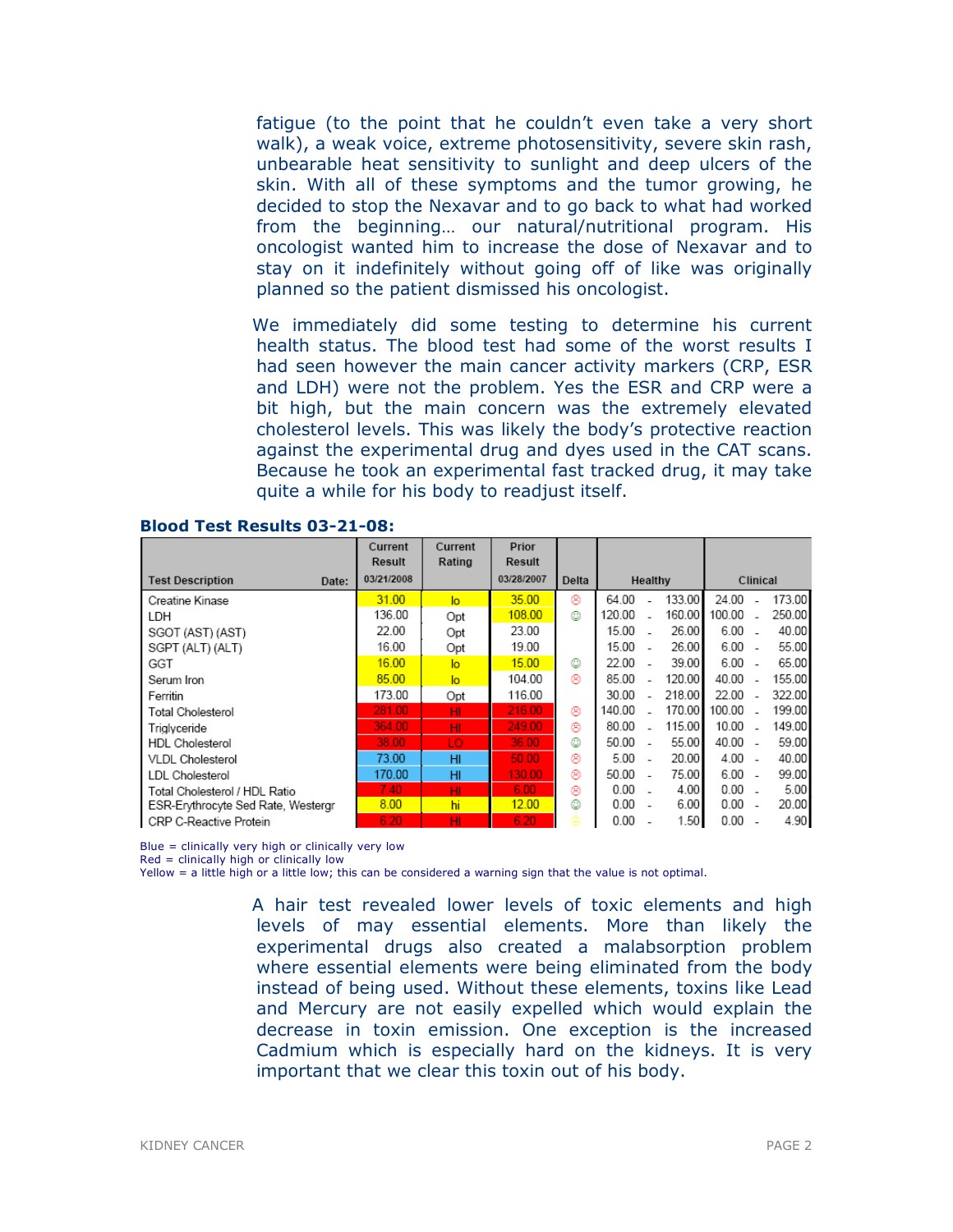#### Hair Test 04-09-08:

|                                  | Current<br><b>Result</b> | Current<br>Rating | Prior<br>Result |       |           |        |           |        |
|----------------------------------|--------------------------|-------------------|-----------------|-------|-----------|--------|-----------|--------|
| <b>Test Description</b><br>Date: | 04/09/2008               |                   | 06/29/2005      | Delta | Healthy   |        | Clinical  |        |
| <b>Toxic Elements</b>            |                          |                   |                 |       |           |        |           |        |
| Aluminum                         | 1.60                     | Opt               | 12.00           | ☺     | 0-        | 2.20   | $2.21 -$  | 7.00   |
| Antimony                         | 0.03                     | Opt               | 0.12            | ٥     | $0 -$     | 0.03   | $0.04 -$  | 0.07   |
| Arsenic                          | 0.03                     | Opt               | 0.03            |       | 0-        | 0.05   | $0.06 -$  | 0.08   |
| Beryllium                        | 0.01                     | Opt               | 0.01            |       | $0-$      | 0.01   | $0.02 -$  | 0.02   |
| Bismuth                          | 0.47                     | Opt               | 0.02            |       | 0-        | 1.00   | $1.01 -$  | 2.00   |
| Cadmium                          | 0.28                     | HI.               | 0.20            | ⊛     | $0 -$     | 0.05   | $0.06 -$  | 0.15   |
| Lead                             | 0.34                     | Opt               | 0.58            |       | 0-        | 0.99   | $1.00 -$  | 2.00   |
| Silver                           | 0.07                     | hi                | 0.50            | ☺     | 0-        | 0.06   | $0.07 -$  | 0.12   |
| Tin                              | 0.18                     | hi                | 0.49            | ☺     | 0-        | 0.15   | $0.16 -$  | 0.30   |
| <b>Essential Elements</b>        |                          |                   |                 |       |           |        |           |        |
| Calcium                          | 1030.00                  | HI.               | 931.00          | ⊛     | 400.00-   | 417.00 | 200.00-   | 750.00 |
| Magnesium                        | 110.00                   | HI.               | 120.00          | ☺     | $43.00 -$ | 48.00  | $25.00 -$ | 75.00  |
| Sodium                           | 180.00                   | HI                | 130.00          | ⊛     | 37.00.    | 45.00  | 12.00-    | 90.00  |
| Potassium                        | 47.00                    | HI                | 120.00          | ☺     | 21.00-    | 22.00  | $9.00 -$  | 40.00  |

Blue = clinically very high or clinically very low

 $Red = \frac{clinically}{high}$  or clinically low

Yellow = a little high or a little low; this can be considered a warning sign that the value is not optimal.

**05-13-09** – We see some slight improvements with the Triglycerides dropping 50 points and the VLDL coming down to 63 but he still has some work to do. The good news is his other symptoms from the experimental drug have subsided with the exception of photosensitivity. He sleeps great and is up to walking 3 miles per week.

#### Blood Test Results 03-21-08:

|                                    | Current<br>Result | Current<br>Rating | Prior<br>Result |       |        |                          |        |          |     |        |
|------------------------------------|-------------------|-------------------|-----------------|-------|--------|--------------------------|--------|----------|-----|--------|
| <b>Test Description</b><br>Date:   | 04/29/2009        |                   | 03/21/2008      | Delta |        | <b>Healthy</b>           |        | Clinical |     |        |
| Creatine Kinase                    | 27.00             | lo.               | 31.00           | ⊛     | 64.00  |                          | 133.00 | 24.00    |     | 173.00 |
| LDH                                | 142.00            | Opt               | 136.00          |       | 120.00 |                          | 160.00 | 100.00   |     | 250.00 |
| SGOT (AST) (AST)                   | 26.00             | Opt               | 22.00           |       | 15.00  | - 1                      | 26.00  | 6.00     | - 1 | 40.00  |
| SGPT (ALT) (ALT)                   | 22.00             | Opt               | 16.00           |       | 15.00  | $\overline{\phantom{a}}$ | 26.00  | $6.00 -$ |     | 40.00  |
| GGT                                | 18.00             | lo.               | 16.00           | ☺     | 22.00  |                          | 39.00  | $6.00 -$ |     | 65.00  |
| Serum Iron                         | 69.00             | lo.               | 85.00           | ⊛     | 85.00  |                          | 120.00 | 40.00    |     | 155.00 |
| Ferritin                           | 171.00            | Opt               | 173.00          |       | 30.00  |                          | 218.00 | 22.00    |     | 322.00 |
| Total Cholesterol                  | 271.00            | HI                | 281.00          | ☺     | 140.00 |                          | 170.00 | 100.00   |     | 199.00 |
| Triglyceride                       | 316.00            | HI                | 364.00          | ☺     | 80.00  |                          | 115.00 | 10.00    |     | 149.00 |
| <b>HDL</b> Cholesterol             | 37.00             | lo.               | 38.00           | ⊛     | 39.00  |                          | 120.00 | 36.00    |     | 140.00 |
| <b>VLDL Cholesterol</b>            | 63.00             | HI                | 73.00           | ☺     | 5.00   |                          | 20.00  | $4.00 -$ |     | 40.00  |
| <b>LDL</b> Cholesterol             | 171.00            | HI                | 170.00          | ⊛     | 50.00  |                          | 75.00  | $6.00 -$ |     | 99.00  |
| Total Cholesterol / HDL Ratio      | 7.30              | HI                | 7.40            | ☺     | 0.00   |                          | 4.00   | $0.00 -$ |     | 5.00   |
| CRP C-Reactive Protein             | 5.40              | HI                | 6.20            | ٨     | 0.00   |                          | 1.50   | 0.00     |     | 4.90   |
| ESR-Erythrocyte Sed Rate, Westergr | 13.00             | hi                | 8.00            | ⊛     | 0.00   |                          | 6.00   | 0.00     |     | 20.00  |

Blue = clinically very high or clinically very low

Red = clinically high or clinically low

Yellow = a little high or a little low; this can be considered a warning sign that the value is not optimal.

More toxins are coming out like Lead and Aluminum (which is a good thing) and we see better utilization of essential elements like Calcium and Magnesium. Most importantly, the Cadmium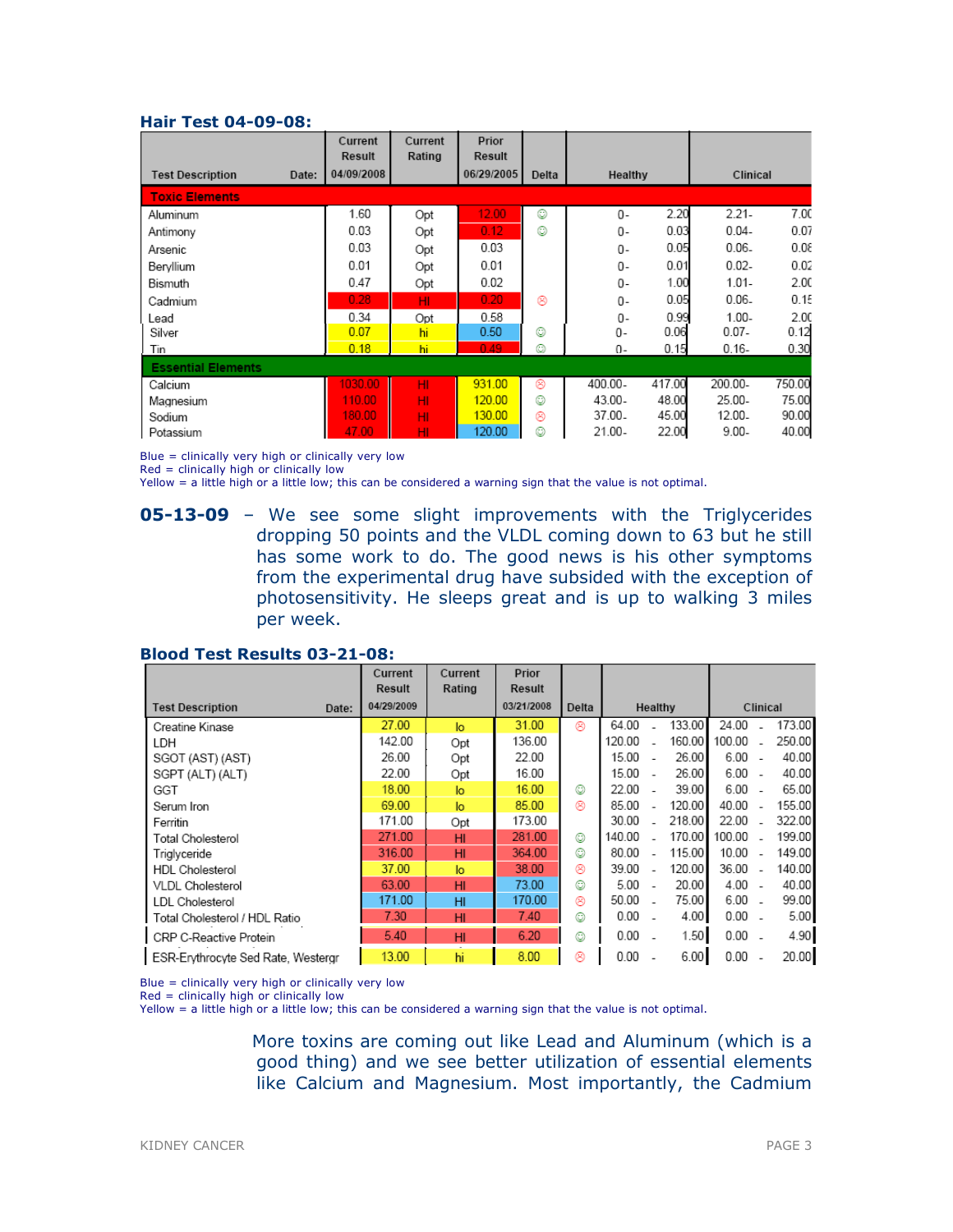#### dropped to 0.17 putting far less stress on the kidneys.

|                                  | Current<br>Result | Current<br>Rating | Prior<br>Result |       |         |        |          |        |
|----------------------------------|-------------------|-------------------|-----------------|-------|---------|--------|----------|--------|
| <b>Test Description</b><br>Date: | 05/13/2009        |                   | 04/09/2008      | Delta | Healthy |        | Clinical |        |
| <b>Toxic Elements</b>            |                   |                   |                 |       |         |        |          |        |
| Aluminum                         | 2.60              | hi                | 1.60            | ⊛     | $0 -$   | 2.20   | $2.21 -$ | 7.00   |
| Antimony                         | 0.05              | Opt               | 0.03            |       | 0-      | 0.11   | $0.12 -$ | 0.15   |
| Arsenic                          | 0.03              | Opt               | 0.03            |       | $0 -$   | 0.05   | $0.06 -$ | 0.08   |
| Barium                           | 1.20              | hi                | 1.10            | ⊛     | 0-      | 0.75   | $0.76 -$ | 1.50   |
| Beryllium                        | 0.01              | Opt               | 0.01            |       | $0 -$   | 0.01   | $0.02 -$ | 0.02   |
| Bismuth                          | 0.28              | Opt               | 0.47            |       | 0-      | 1.00   | $1.01 -$ | 2.00   |
| Cadmium                          | 0.17              | H <sub>II</sub>   | 0.28            | ☺     | $0 -$   | 0.04   | $0.05 -$ | 0.06   |
| Lead                             | 1.30              | HI                | 0.34            | ⊛     | $0 -$   | 0.50   | $0.51 -$ | 0.80   |
| Silver                           | 0.03              | Opt               | 0.07            | ☺     | 0-      | 0.06   | $0.07 -$ | 0.08   |
| Tin                              | 0.10              | Opt               | 0.18            |       | 0-      | 0.29   | $0.30 -$ | 0.30   |
| <b>Essential Elements</b>        |                   |                   |                 |       |         |        |          |        |
| Calcium                          | 874.00            | HI                | 1.030.00        | ☺     | 400.00. | 417.00 | 200.00.  | 750.00 |
| Magnesium                        | 83.00             | HI                | 110.00          | ٨     | 43.00-  | 48.00  | 25.00-   | 75.00  |
| Sodium                           | 440.00            | HI                | 180.00          | ⊛     | 106.00- | 154.00 | 60.00-   | 200.00 |
| Potassium                        | 58.00             | hi                | 47.00           | ⊗     | 32.00.  | 57.00  | $9.00 -$ | 80.00  |

#### Hair Test Results 05-13-09:

Blue = clinically very high or clinically very low

Red = clinically high or clinically low

Yellow = a little high or a little low; this can be considered a warning sign that the value is not optimal.

5 ½ years ago, this patient was given just six-months to live. He has proven to us all that our bodies are equipped with great healing powers. Continue reading below to discover his amazing journey to better health!

# Patient Profile:

06-29-05 –The 56-year old patient was diagnosed with Renal Cell Carcinoma (RCC) in January of 2004 and doctor's removed his left Kidney less than a month later. On July 21st, 2004 a CT scan revealed a 20mm mass on the adrenal nodule above the patient's right Kidney indicating metastasis. A recheck of the mass on October 10th showed no change, but by January of 2005 the mass had increased to 23mm and by April it had grown to 28mm.

> In June the patient underwent another surgery and had a large 10 cm metastasis RCC surgically removed from his scapular bone and surrounding soft tissue. At the time of his initial visit with me, the 5'9" patient weighed 230 lbs and had medically been given about six months to live, being diagnosed with one of the most aggressive forms of cancer.

# Patient's tests results:

**07-01-05 –** The most significant findings on his tests were a very high ESR, CRP and LDH. These indicate that the cancer is growing quickly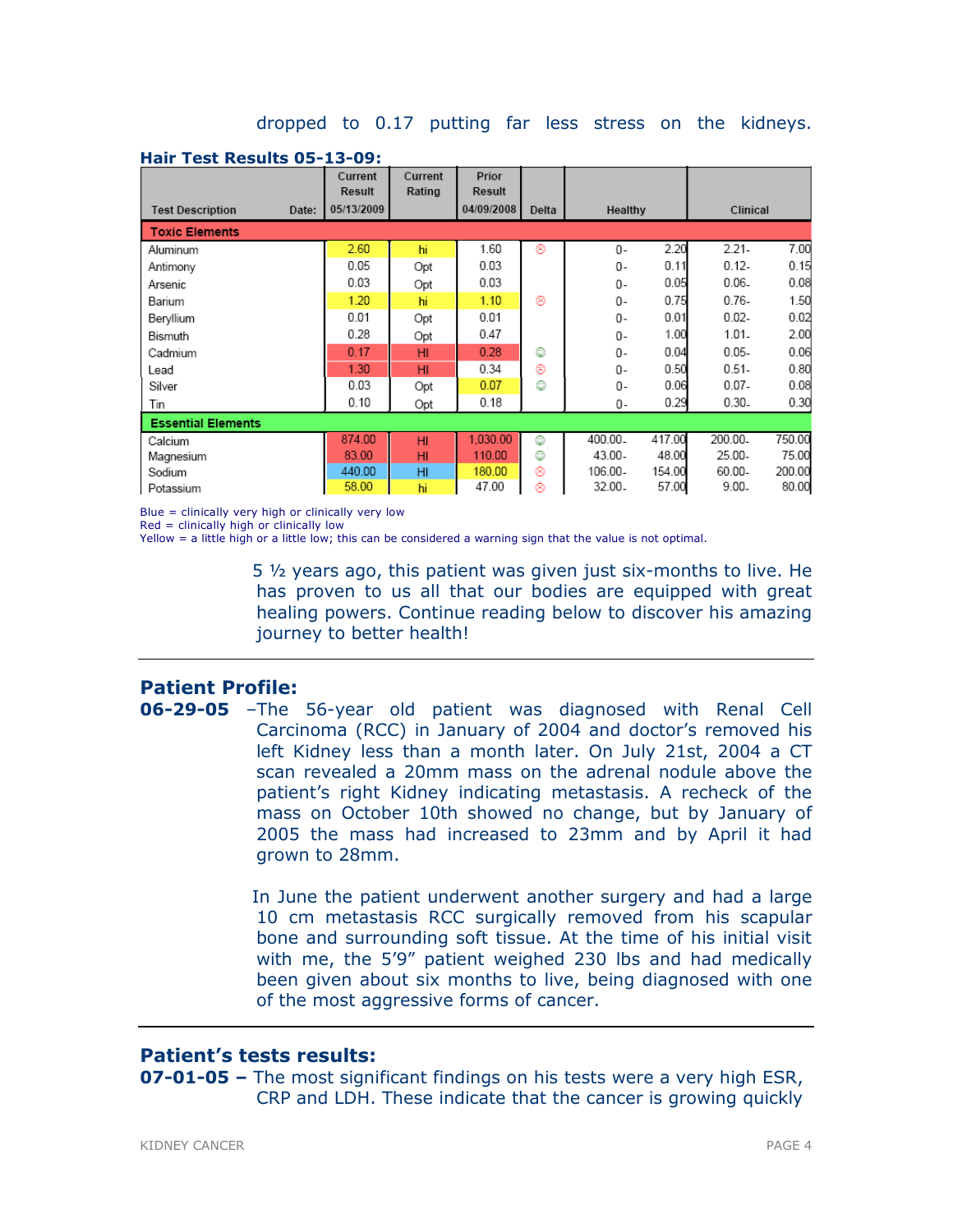and causing a lot of destruction and damage to the cells in his body. Other results of interest were high total Cholesterol and Triglycerides.

#### Initial Blood Test Results:

|                                   | Current    | Current         | Prior         |       |           |                          |        |            |                          |        |
|-----------------------------------|------------|-----------------|---------------|-------|-----------|--------------------------|--------|------------|--------------------------|--------|
|                                   | Result     | Rating          | <b>Result</b> |       |           |                          |        |            |                          |        |
| <b>Test Description</b><br>Date:  | 07/01/2005 |                 |               | Delta | Healthy   |                          |        | Clinical   |                          |        |
| Creatine Kinase                   | 42.00      | $\overline{a}$  |               |       | 64.00     | $\overline{\phantom{a}}$ | 133.00 | 24.00      | $\overline{\phantom{a}}$ | 173.00 |
| LDH                               | 419.00     | HI              |               |       | 120.10    | $\sim$                   | 160.00 | 100.00     | $\overline{\phantom{a}}$ | 250.00 |
| SGOT (AST)                        | 18.00      | lo              |               |       | 18.10     | $\sim$                   | 26.00  | $6.00 -$   |                          | 40.00  |
| SGPT (ALT)                        | 14.00      | $\overline{a}$  |               |       | $18.10 -$ |                          | 26.10  | $6.00 -$   |                          | 40.00  |
| GGT                               | 25.00      | Opt             |               |       | $22.00 -$ |                          | 39.00  | $6.00 -$   |                          | 55.00  |
| Serum Iron                        | 52.00      | $\overline{10}$ |               |       | 85.10     | $\overline{\phantom{a}}$ | 120.00 | $35.00 -$  |                          | 155.00 |
| Ferritin                          | 175.00     | Opt             |               |       | 30.10     | $\overline{\phantom{a}}$ | 218.30 | $10.00 -$  |                          | 291.00 |
| Total Cholesterol                 | 234.00     | HI              |               |       | 140.10    | $\overline{\phantom{a}}$ | 170.00 | $100.00 -$ |                          | 199.00 |
| Triglyceride                      | 236.00     | HI              |               |       | 80.10     | $\sim$                   | 115.00 | 10.00      | $\sim$                   | 149.00 |
| <b>HDL Cholesterol</b>            | 37.00      | LO.             |               |       | 50.00     | $\sim$                   | 55.00  | $40.00 -$  |                          | 59.00  |
| <b>VLDL Cholesterol</b>           | 47.00      | HI              |               |       | 5.10      | $\sim$                   | 20.10  | $4.10 -$   |                          | 40.10  |
| LDL Cholesterol                   | 150.00     | HI              |               |       | 50.10     | $\sim$                   | 75.10  | $6.00 -$   |                          | 99.10  |
| Total Cholesterol / HDL Ratio     | 6.30       | HI              |               |       | 0.00      | $\overline{\phantom{a}}$ | 4.00   | $0.00 -$   |                          | 5.00   |
| ESR-Erythrocyte Sed Rate, Westerg | 49.00      | HI              |               |       | 0.00      |                          | 8.00   | $0.00 -$   |                          | 30.00  |
| CRP C-Reactive Protein            | 16.40      | HI              |               |       | 0.00      |                          | 1.50   | 0.00       | $\overline{\phantom{a}}$ | 4.90   |

Blue = clinically very high or clinically very low

Red = clinically high or clinically low

Yellow = a little high or a little low; this can be considered a warning sign that the value is not optimal.

A tissue mineral analysis revealed high levels of Cadmium and Aluminum in the hair. Cadmium is very toxic to the kidneys. Other values of interest were high levels of the toxins Lead, Tin and Silver which in excess can bind processes in the body, slowing the healing process.

|                                  | Current<br><b>Result</b> | Current<br>Rating | Prior<br>Result |       |         |        |          |        |
|----------------------------------|--------------------------|-------------------|-----------------|-------|---------|--------|----------|--------|
| <b>Test Description</b><br>Date: | 06/29/2005               |                   |                 | Delta | Healthy |        | Clinical |        |
| <b>Toxic Elements</b>            |                          |                   |                 |       |         |        |          |        |
| Aluminum                         | 12.00                    | HI.               |                 |       | $0 -$   | 0.50   | $0.51 -$ | 8.00   |
| Antimony                         | 0.12                     | HI.               |                 |       | 0-      | 0.03   | $0.04 -$ | 0.07   |
| Arsenic                          | 0.03                     | hi                |                 |       | 0-      | 0.00   | $0.01 -$ | 0.08   |
| Bervillum                        | 0.01                     | hi                |                 |       | 0-      | 0.01   | $0.02 -$ | 0.02   |
| Bismuth                          | 0.02                     | Opt               |                 |       | 0-      | 0.03   | $0.04 -$ | 0.06   |
| Cadmium                          | 0.20                     | HI                |                 |       | 0-      | 0.00   | $0.01 -$ | 0.15   |
| Lead                             | 0.58                     | hi                |                 |       | 0-      | 0.01   | $0.02 -$ | 2.00   |
| Silver                           | 0.50                     | HI                |                 |       | 0-      | 0.06   | $0.07 -$ | 0.12   |
| Tin                              | 0.49                     | HI                |                 |       | 0-      | 0.15   | $0.16 -$ | 0.30   |
| <b>Essential Elements</b>        |                          |                   |                 |       |         |        |          |        |
| Calcium                          | 931.00                   | HI                |                 |       | 362.00- | 417.00 | 200.00-  | 750.00 |
| Magnesium                        | 120.00                   | HI                |                 |       | 43.00-  | 48.00  | 25.00-   | 75.00  |
| Sodium                           | 130.00                   | HI                |                 |       | 37.00.  | 45.00  | 12.00-   | 90.00  |
| Potassium                        | 120.00                   | HI                |                 |       | 19.00.  | 22.00  | $9.00 -$ | 40.00  |

#### Results of Initial Hair Test:

Blue = clinically very high or clinically very low

Red = clinically high or clinically low

Yellow = a little high or a little low; this can be considered a warning sign that the value is not optimal.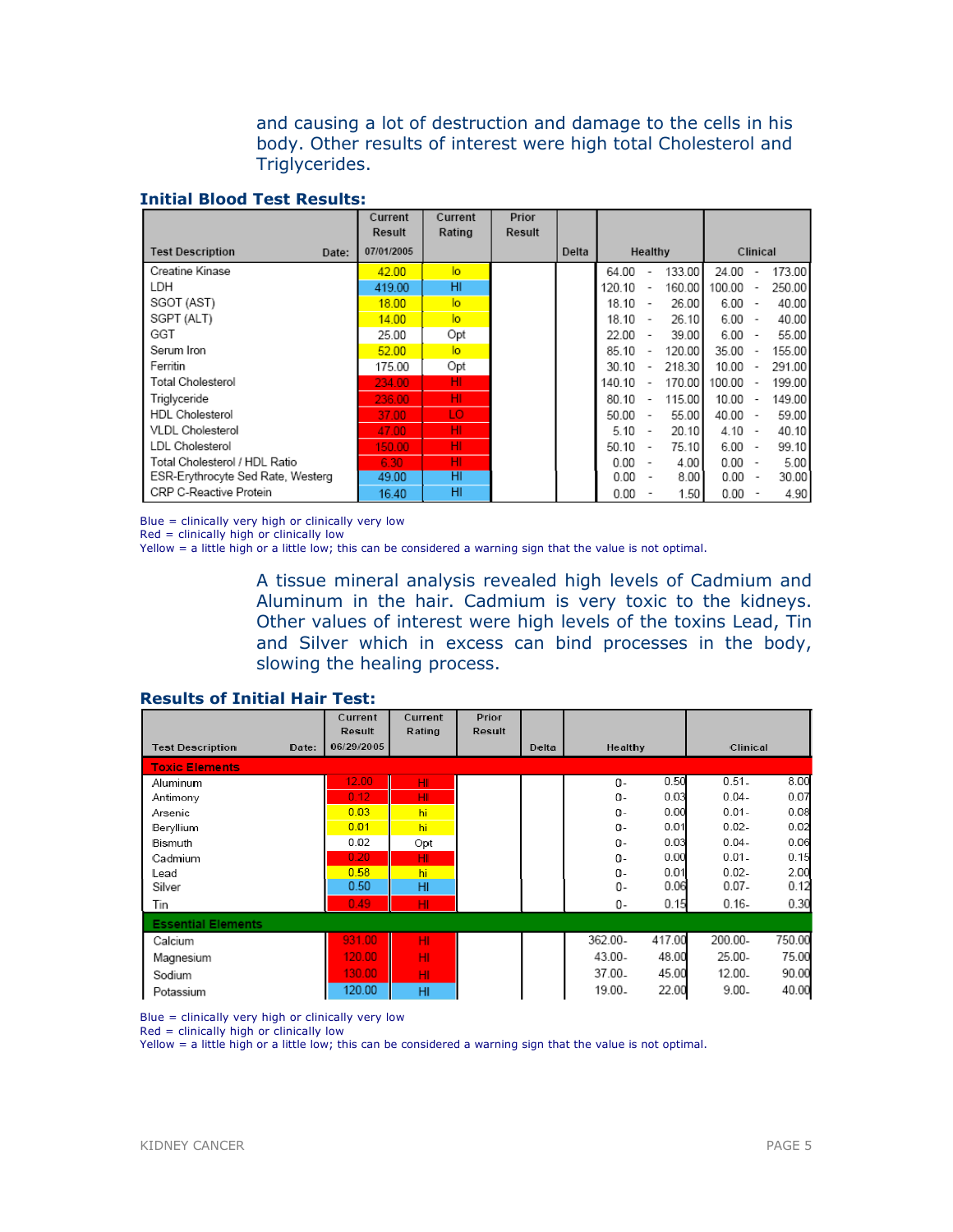The DMSA urinary challenge revealed elevated levels of Lead and Mercury which are also toxic to the kidneys, placing additional strain on the already struggling organs.

#### Results of Initial Chelation Challenge:

|                                  | Current            | Current | Prior      |       |            |                   |
|----------------------------------|--------------------|---------|------------|-------|------------|-------------------|
|                                  | Result             | Rating  | Result     |       |            |                   |
| <b>Test Description</b><br>Date: | 07/07/2005         |         | 07/07/2005 | Delta | Healthy    | Clinical          |
| Agent                            | DMSA               |         | Pre-Chall  |       |            |                   |
| Dose                             | 3250 <sub>mg</sub> |         |            |       |            |                   |
| Interval                         |                    |         | 6          |       |            |                   |
| <b>Toxic Elements</b>            |                    |         |            |       |            |                   |
| Lead (UA)                        | 13.00              | HI      | 0.20       | ⊛     | 4.00<br>0- | 5.00<br>$4.01 -$  |
| Mercury (UA)                     | 5.00               | HI      | 0.90       | ⊛     | 2.00<br>0- | 3.00<br>$2.01 -$  |
| Nickel (UA)                      | 0.00               | Opt     | 5.90       | ٥     | 5.00<br>0- | 10.00<br>$5.01 -$ |

Blue = clinically very high or clinically very low

Red = clinically high or clinically low

Yellow = a little high or a little low; this can be considered a warning sign that the value is not optimal.

# Doctor analysis:

**07-15-05** – Anytime a doctor comes back with the grim news, "You have six months to live", it's time for a second opinion. I do not have a cure for RCC or any other form of cancer, but I have seen dramatic results by getting a patient's body healthy enough that it can fight off these cancer cells and prevent relapses. Because this patient's particular form of cancer was so aggressive and due to the risk of additional metastasis, we immediately started him on a supplement and nutritional program based on the deficiencies/imbalances seen in his blood work and carefully monitored his process using CAT scans provided by his doctor and our own blood tests. This gave us a guideline as to how the RCC was advancing.

# Patient Assessment:

- 08-09-05 The patient came in for a consultation and said he felt pretty good. He is sleeping well and a CAT scan last week showed that over the past three months, the adrenal tumor had only increased 3mm. Both the MD and patient were very pleased with this result. I also noticed that the patient's tongue is much better and the large fissure is gone.
- 09-26-05 After 12 weeks under our care, blood tests showed that the patient's CRP dropped from 16.40 down to 7.20; the ESR went from 49.0 to 9.00 and the LDH plunged from 419 to 120. There is no specific tumor marker for RCC but these tests indicate that the invasive and damaging nature of RCC is greatly reduced; meaning that his body is responding properly and most importantly… he is still improving!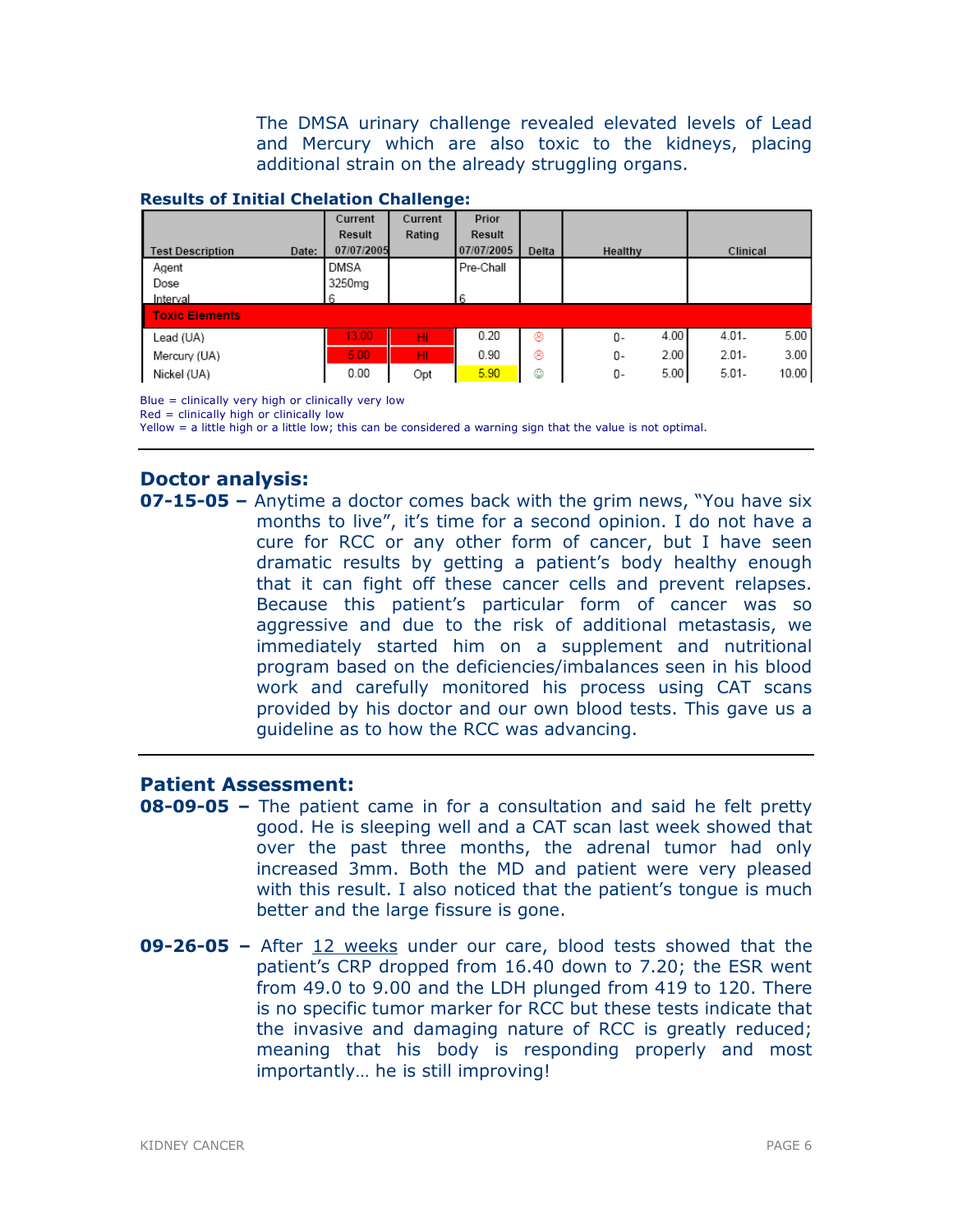#### Blood Test 9-26-05:

|                                    | Current    | Current        | Prior      |       |        |         |        |          |                |        |
|------------------------------------|------------|----------------|------------|-------|--------|---------|--------|----------|----------------|--------|
|                                    | Result     | Rating         | Result     |       |        |         |        |          |                |        |
| <b>Test Description</b><br>Date:   | 09/26/2005 |                | 07/01/2005 | Delta |        | Healthy |        | Clinical |                |        |
| Creatine Kinase                    | 34.00      | lo             | 42.00      | ⊛     | 64.00  |         | 133.00 | 24.00    |                | 173.00 |
| LDH                                | 120.00     | $\overline{a}$ | 419.00     | ٧     | 120.10 |         | 160.00 | 100.00   |                | 250.00 |
| SGOT (AST)                         | 22.00      | Opt            | 18.00      | ٧     | 18.10  |         | 26.00  | $6.00 -$ |                | 40.00  |
| SGPT (ALT)                         | 25.00      | Opt            | 14.00      | ٧     | 18.10  |         | 26.10  | $6.00 -$ |                | 40.00  |
| GGT                                | 16.00      | $\overline{a}$ | 25.00      | ⊛     | 22.00  |         | 39.00  | $6.00 -$ |                | 55.00  |
| Serum Iron                         | 52.00      | $\overline{a}$ | 52.00      | ⊜     | 85.10  |         | 120.00 | 35.00    | $\sim$         | 155.00 |
| Ferritin                           | 46.00      | Opt            | 175.00     |       | 30.10  |         | 218.30 | 10.00    |                | 291.00 |
| Total Cholesterol                  | 212.00     | HI.            | 234.00     | ٧     | 140.10 |         | 170.00 | 100.00   | ÷.             | 199.00 |
| Trialyceride                       | 343.00     | HI.            | 236.00     | ⊛     | 80.10  |         | 115.00 | 10.00    | $\overline{a}$ | 149.00 |
| <b>HDL Cholesterol</b>             | 36.00      | LO.            | 37.00      | ⊛     | 50.00  |         | 55.00  | 40.00 -  |                | 59.00  |
| <b>VLDL</b> Cholesterol            | 69.00      | HI             | 47.00      | ⊛     | 5.10   |         | 20.10  | $4.10 -$ |                | 40.10  |
| LDL Cholesterol                    | 107.00     | HI             | 150.00     | ٧     | 50.10  |         | 75.10  | 6.00     |                | 99.10  |
| Total Cholesterol / HDL Ratio      | 5.90       | HI             | 6.30       | ٨     | 0.00   |         | 4.00   | $0.00 -$ |                | 5.00   |
| ESR-Erythrocyte Sed Rate, Westergr | 9.00       | hi             | 49.00      | ☺     | 0.00   |         | 8.00   | 0.00     |                | 30.00  |
| CRP C-Reactive Protein             | 7.20       | HI.            | 16.40      | ☺     | 0.00   |         | 1.50   | 0.00     |                | 4.90   |

Blue = clinically very high or clinically very low

 $Red =$  clinically high or clinically low

Yellow = a little high or a little low; this can be considered a warning sign that the value is not optimal.

- 01-11-06 Now 6 months on the nutritional program, the patient's CRP is down to 4.70, the ESR dropped to 7.00 and the LDH is holding steady at 120. All of these results are within the clinical range or are "normal", indicating the patient's cancer is most likely stable.
- 07-26-06 The tumor has shown minimal growth over the past year increasing approximately 6mm compared to 11mm the year before. This shows that his body is now able to fight off some of the cancer, inhibiting the cells from spreading. The patient has lost 35 lbs, says he feels better now than he did when he was in his 30's and has not used or needed his inhaler since starting the nutritional program. I suggested that if the cancer remains stable for the next few months, it may be a good idea to have the cancer mass on his right adrenal gland removed.
- **01-24-07** The patient feels great and says he has no pain at all. He continues to feel better than he did in his 20's and 30's. His MD now is recommending removal of the right adrenal gland because the cancer is not only "stable" but has also shrunk 10 mm. The tumor in the left shoulder which was removed in June of 2005 has not returned and both the patient's oncologist and MD were surprised that the cancer has not gotten worse.

# In His Own Words:

#### Dr. Merkle,

On February 10th of this year I had what I hope to be my final operation, the removal of my right adrenal gland. Although the tumor had shrunk a full centimeter, the cancer consumed about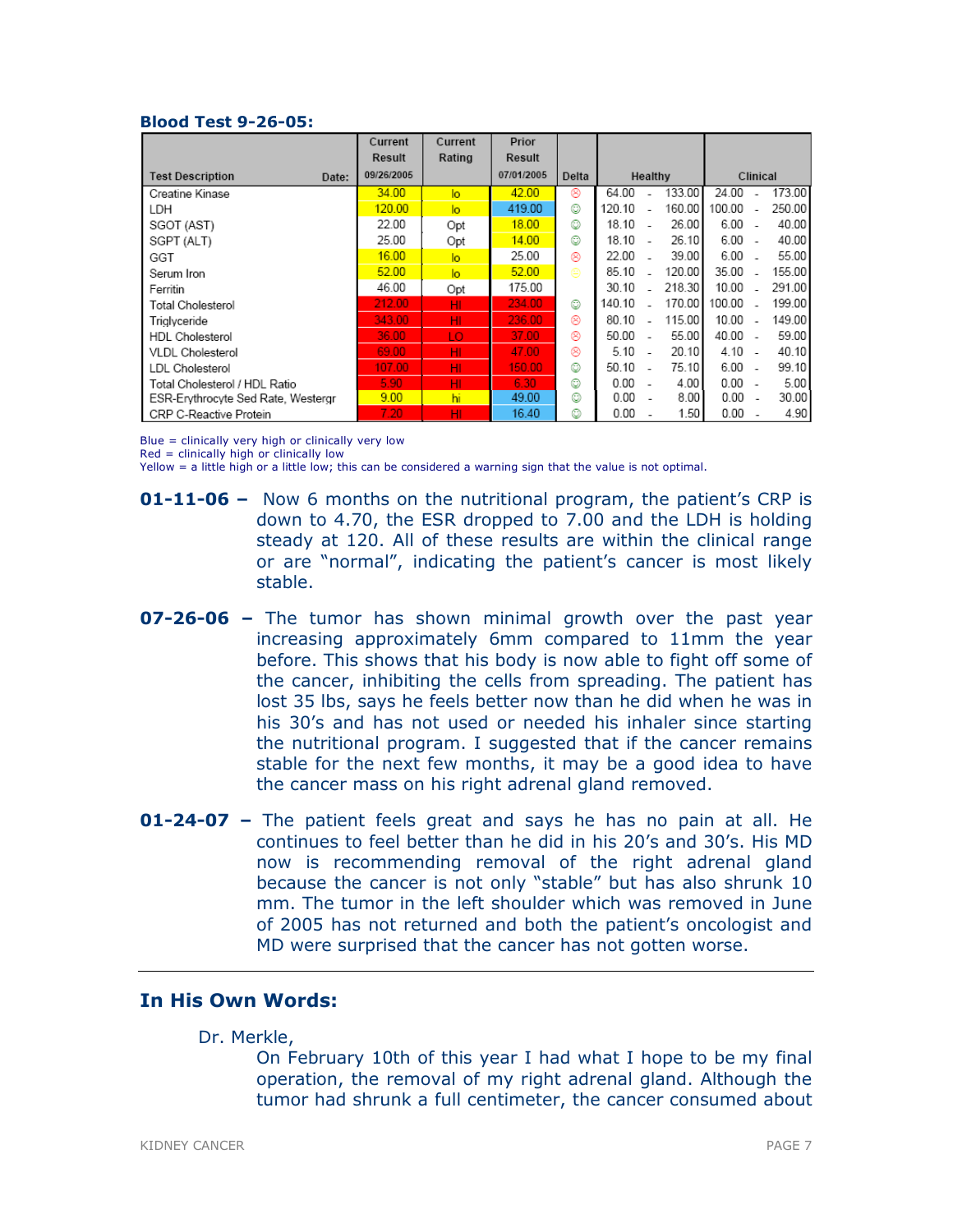80% of the gland. However, when I had my pre-op consultation with my urologist whom I had not seen since my left kidney was removed in February '04 he was, shall I say shocked that I was in fact still alive since my cancer is one of the most aggressive forms. He was further amazed that since my initial nephrectomy in 2004 I had no additional metastasis other than my shoulder in '05. He must have asked me five times, "You have no additional metastasis disease?" Then he asked several times, "What have you been doing?" I told him about your guidance. Again, amazement! From February of 2004 to present I have had four operations due to Renal Cell Carcinoma and yet I'm in as he put it, "astoundingly good health". I am now cortisone dependent. I take a very low dose everyday. I will be making an appointment soon to reevaluate my supplements. I tell my friends that if not for you I would be pushing up daisy by now, no doubt! Thank you and will be seeing you soon.

# Dr. Merkle's Final Thoughts:

### How much is conventional Tx?

- As of 2002, \$1.9 billion is spent in the U.S. each year on Tx of kidney cancer.
- **32,000 people are diagnosed each year with RCC.**
- That's \$59,375 spent per person per year in medical Tx of RCC, and statistics show medical treatment costs continue to rise each year.
- **With what outcome?**

# Do the math…

- At our office: All services and supplements from 6-29-05 thru 1-24-06 (6- 7 months) - \$5,687.37
- **These costs will actually decrease as the patient gets healthier.**
- Included:
	- Initial consult, all reports of findings and interpretation and analysis fees
	- **3** Merkle Panel Blood Tests (52+ tests per analysis)
	- **1** re-test of sed rate, CRP and CBC
	- **1 Doctor's Data Hair Analysis**
	- **3 DMSA challenge Urine Tests**
	- **1** Metabolic Urinalysis
	- **Supplementation supplies for 7 months \$3,991.74**

Sure, all of the treatment at our office was out of pocket. Insurance companies don't seem to want to change their ways and medical providers, hospitals, drug companies, etc. would probably lose a lot of money if their cancer patients used natural therapy to treat these types of diseases. Will all RCC and cancer patients see these types of astounding results? A lot of it is